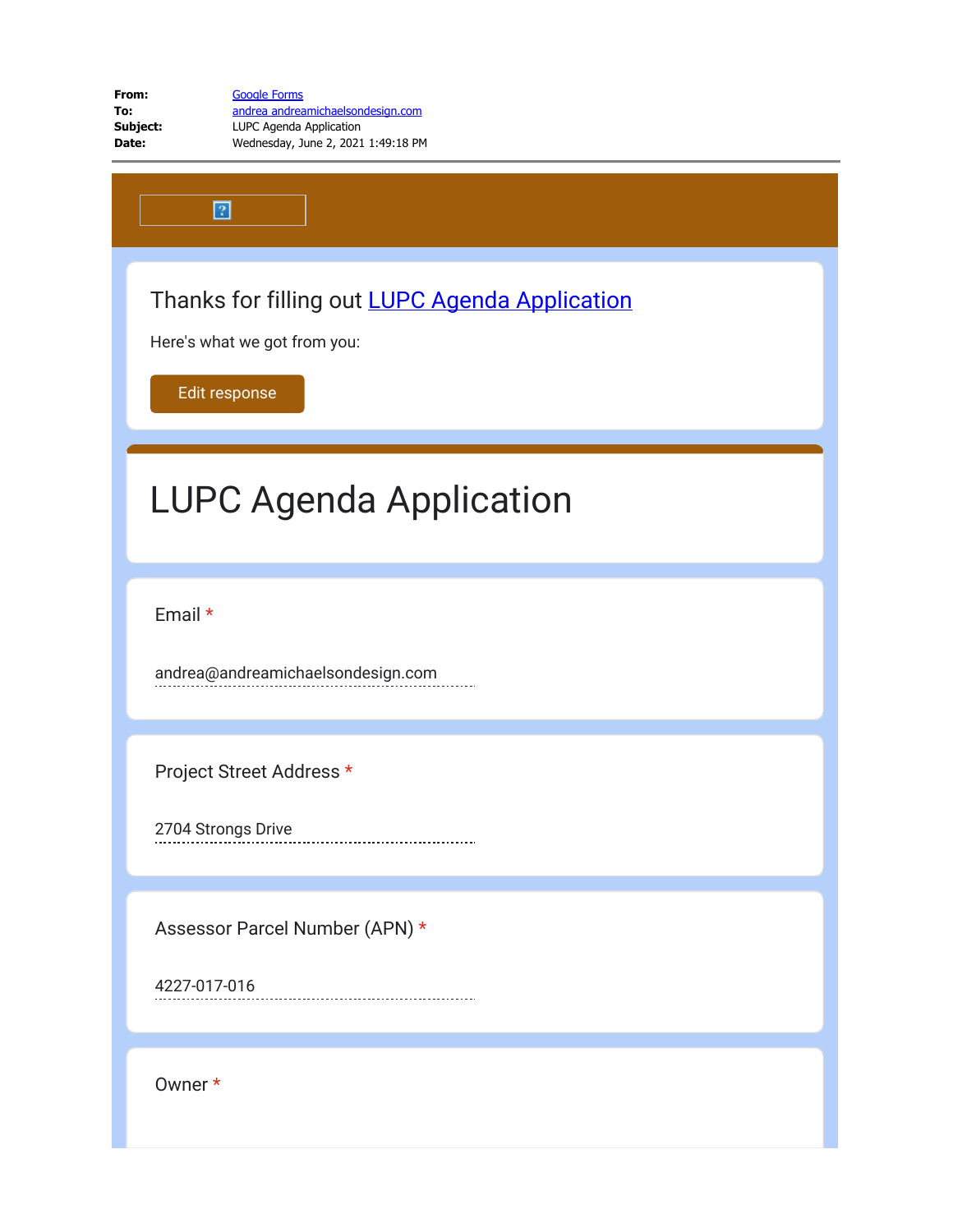2704 strongs drive LLC

Representative (architect, consultant, etc)

andrea michaelson design

Project Description (scope of work) \*

REMODEL AND ADDITION OF 1513 SQUARE FEET TO AN EXISTING TWO STORY RESIDENCE

## Case Status \*

Filed a Case with Los Angeles City Planning Department (insert case number below)

Plan to file for an Administrative Coastal Development Permit after VNC process

Other:

Case Number(s) (if applicable)

DIR-2020-2752-CDP

## Type of Project \*



Single Family or Duplex, or Triplex

Multi-Family Residential (4 units or more)

Mixed-Use or Commercial

Restaurant/Bar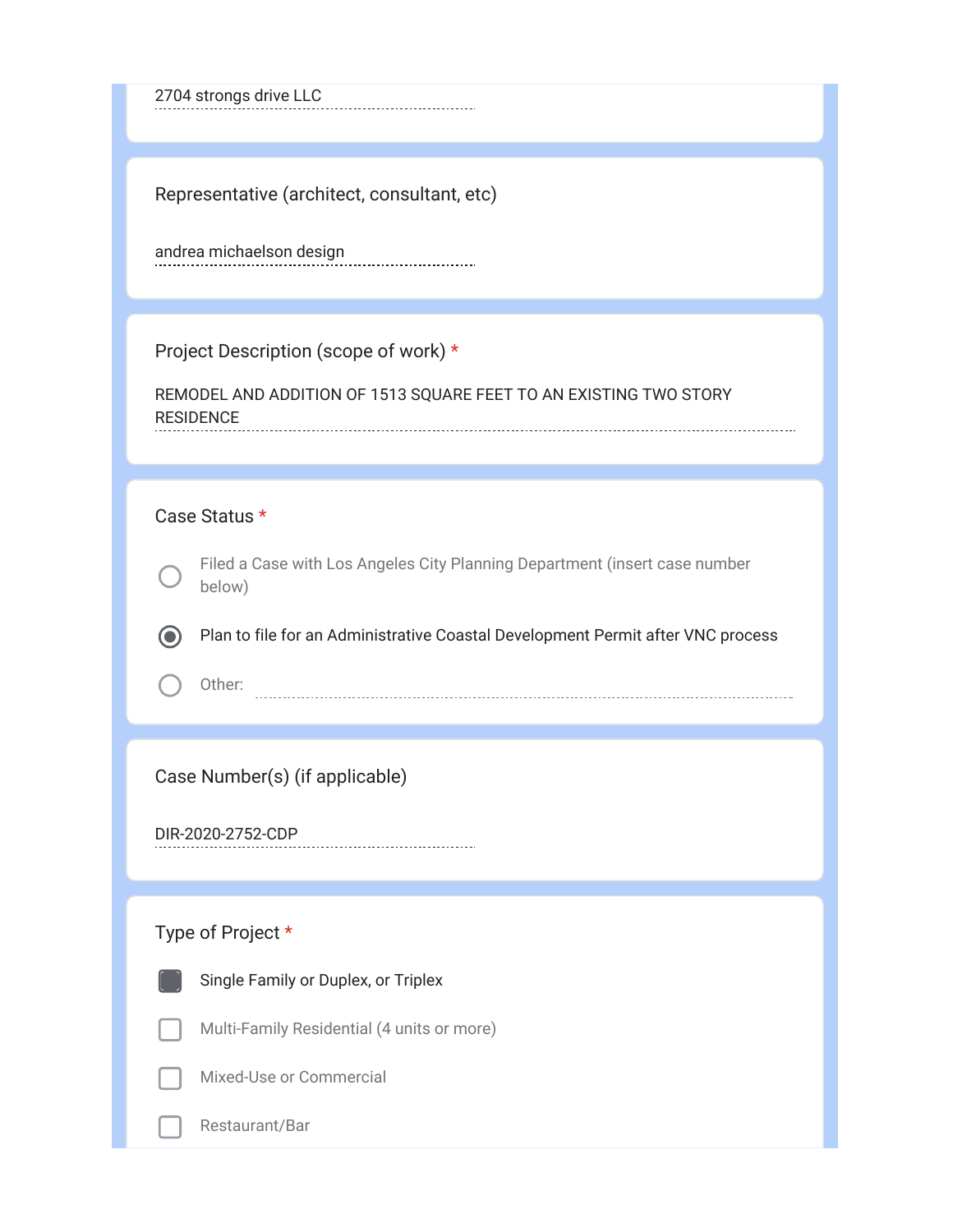| <b>Alcohol related Conditional Use Case</b>                                                                                           |
|---------------------------------------------------------------------------------------------------------------------------------------|
| Other:                                                                                                                                |
|                                                                                                                                       |
| Type of Construction *                                                                                                                |
| Existing Structure, Change of Use                                                                                                     |
| Existing with Remodel/Addition                                                                                                        |
| <b>New Construction</b>                                                                                                               |
| Other:                                                                                                                                |
|                                                                                                                                       |
| Do you propose to remove a housing unit through demolition or conversion? If<br>yes, provide Mello determination letter from HCIDLA * |
| Yes                                                                                                                                   |
| No                                                                                                                                    |
|                                                                                                                                       |
| <b>Historic Resources</b>                                                                                                             |
| Category *                                                                                                                            |
| $\bigcirc$<br>Not Applicable                                                                                                          |
| Located in a SurveyLA potential historic district, and identified as a contributor                                                    |
| Located in a Survey LA potential historic district, but not a contributor                                                             |
| Identified as an individually significant historic resource                                                                           |
|                                                                                                                                       |
| Resource Report *                                                                                                                     |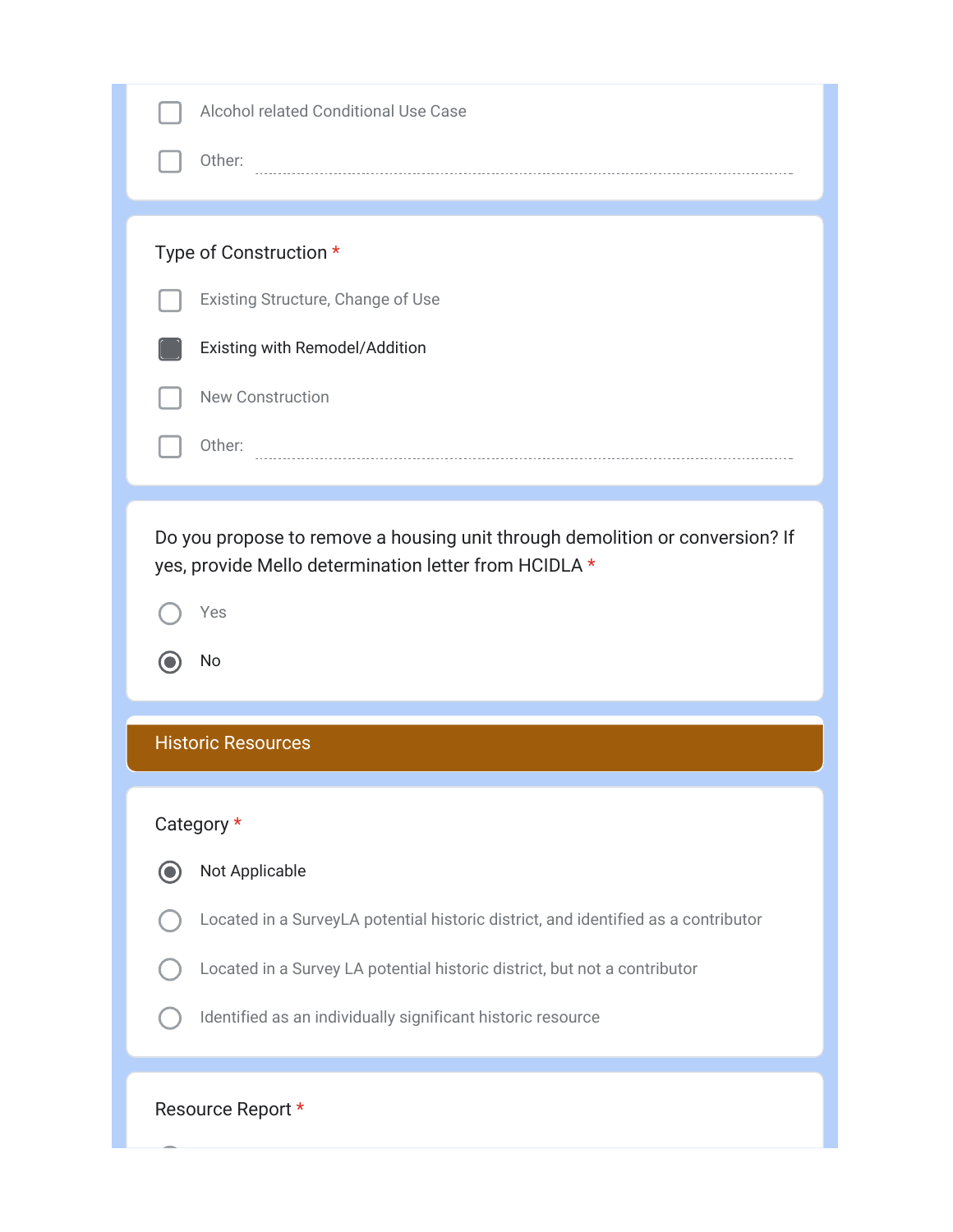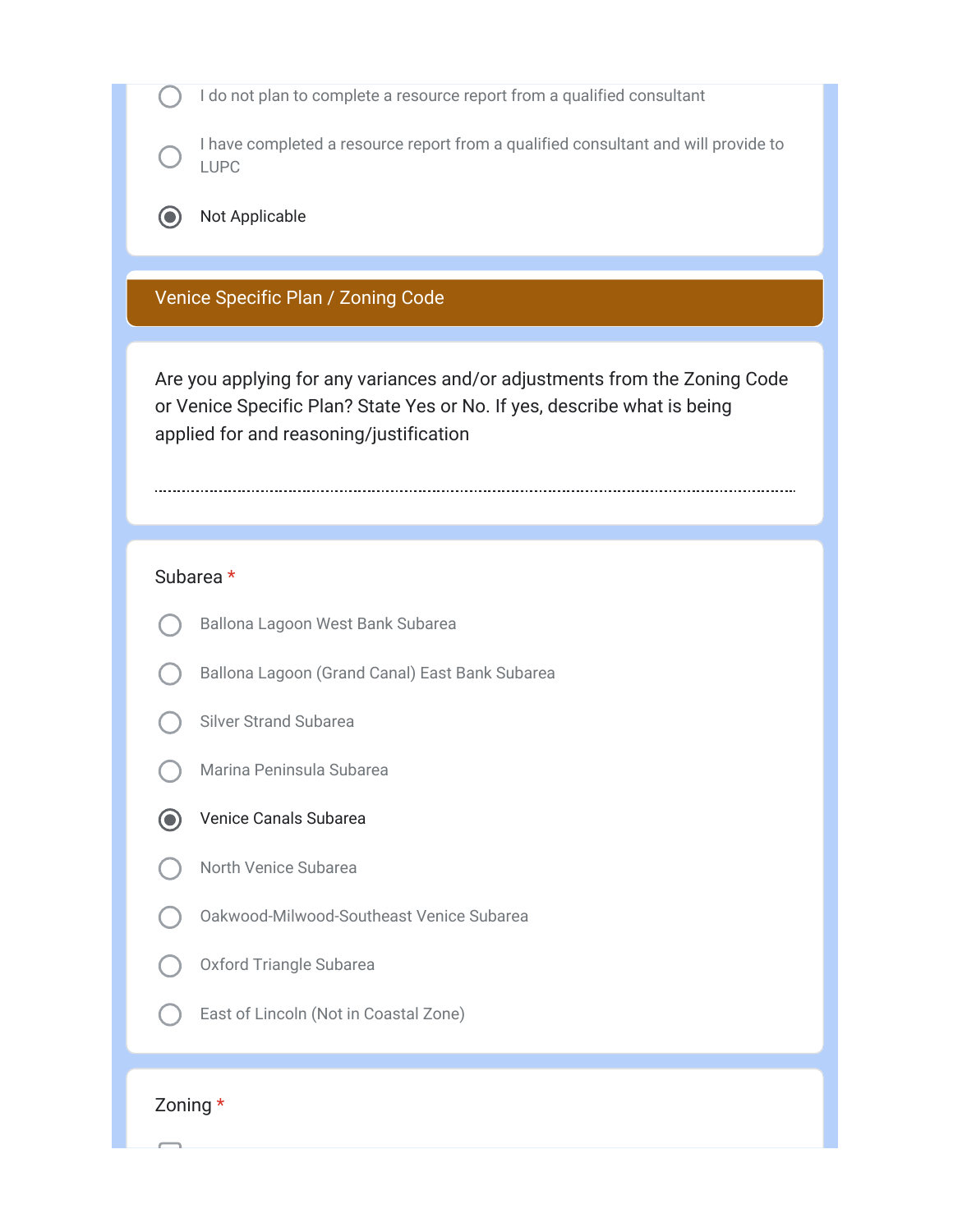| $R1-1$                                                                                          |
|-------------------------------------------------------------------------------------------------|
| $R2-1$                                                                                          |
| RD1.5-1                                                                                         |
| R3-1                                                                                            |
| R3-1                                                                                            |
| $C1-1$                                                                                          |
| $C2-1$                                                                                          |
| $C4-1$                                                                                          |
| $M1-1$                                                                                          |
| $CM-1$                                                                                          |
| Other: RW1-1-0                                                                                  |
|                                                                                                 |
|                                                                                                 |
| Parking Required *                                                                              |
| 2 PARKING SPOTS                                                                                 |
|                                                                                                 |
|                                                                                                 |
| Parking Proposed *                                                                              |
| 4 PARKING SPOTS                                                                                 |
|                                                                                                 |
| Building Height Limit (top of structure for flat roof or top of slope for varied<br>roof line * |
| $29' - 7"$                                                                                      |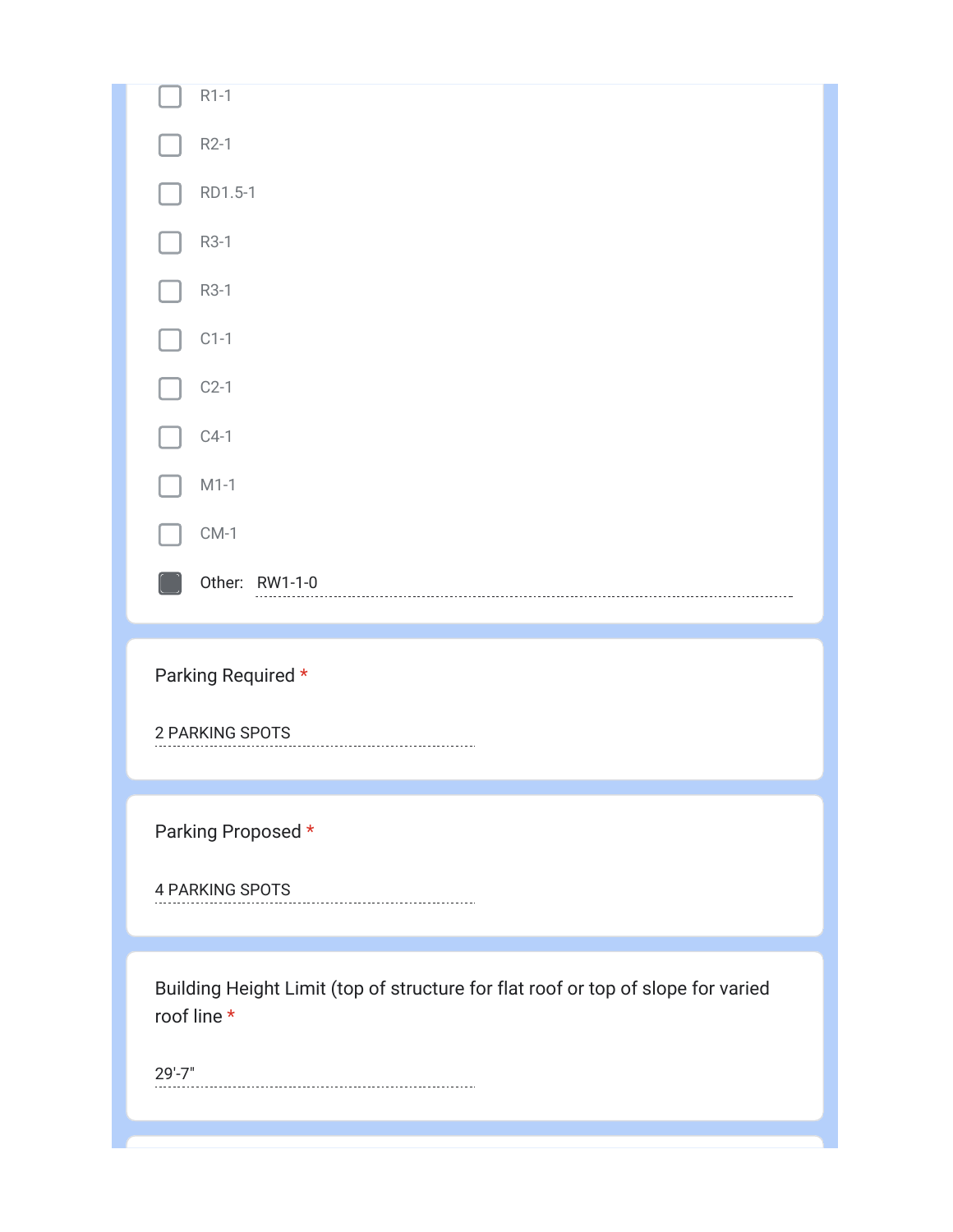Are you proposing a Roof Access Structure? If so, describe size and height above height limit \*

NO

Lot Area \*

2520 SQUARE FEET

Buildable Area in Square Feet =(Lot Area - Required Yard Area) \*

2520-350=2170

Allowable FAR Limit (Floor Area Ratio) See Zoning Summary for FAR information: http://planning.lacity.org/zone\_code/Appendices/sum\_of\_zone.pdf \*

GROSS FLOOR AREA 3754.50 SF/2170=1.73

Total Allowable Floor Area in Square Feet = (Buildable Area X FAR limit) \*

2170X1.73=3754.10

Total Floor Area in Square Feet Proposed \*

3754.50

Total Allowable Density (number of dwelling units) \*